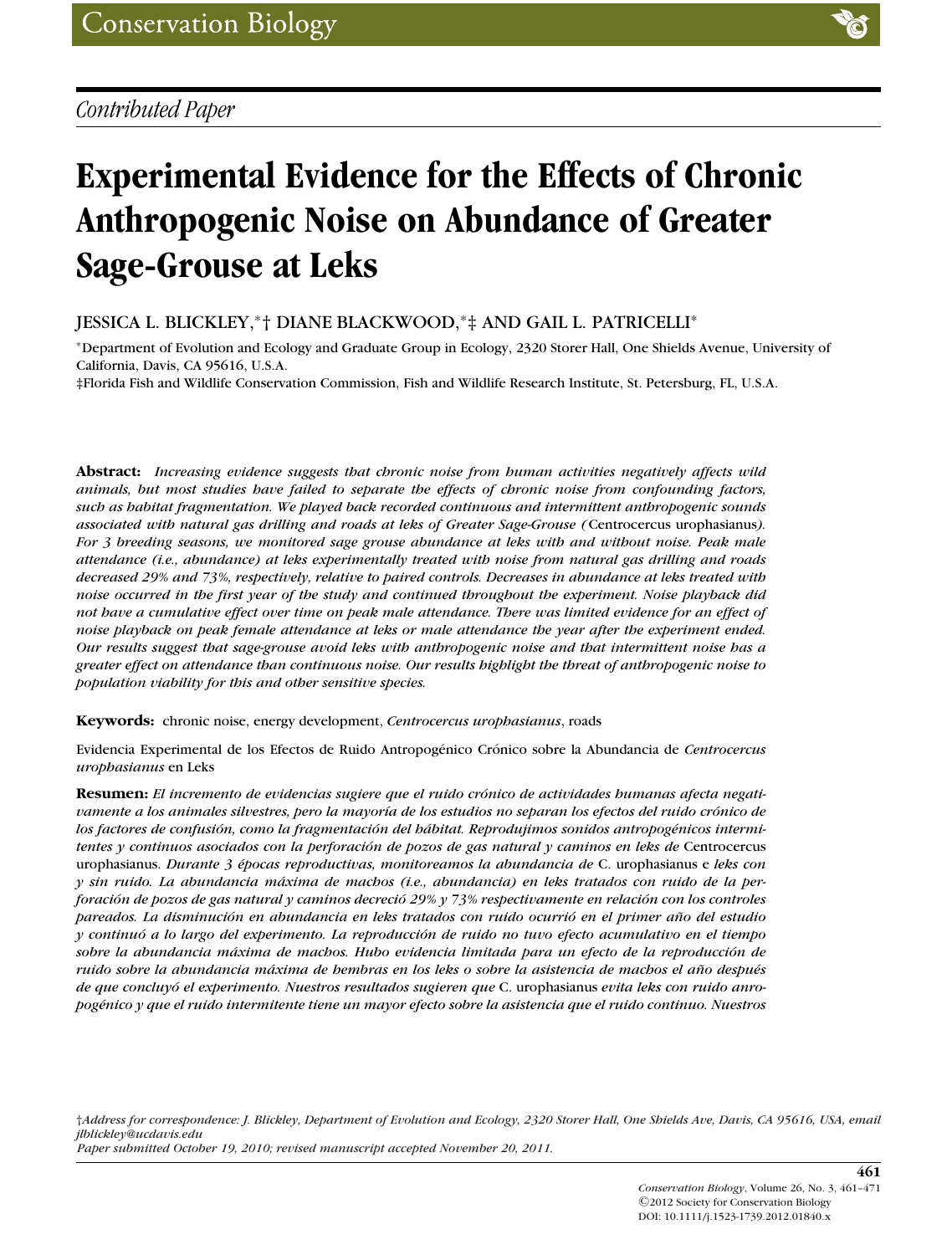*resultados resaltan amenaza del ruido antropog´enico para la viabilidad poblacional de esta y otras especies sensibles.*

**Palabras Clave:** *Centrocercus urophasianus*, desarrollo energético, ruido crónico, caminos

# **Introduction**

Noise associated with human activity is widespread and expanding rapidly in aquatic and terrestrial environments, even across areas that are otherwise relatively unaffected by humans, but there is still much to learn about its effects on animals (Barber et al. 2009). Effects of noise on behavior of some marine organisms are well-documented (Richardson 1995). In terrestrial systems, the effects of noise have been studied less, but include behavioral change, physiological stress, and the masking of communication signals and predator sounds (Slabbekoorn & Ripmeester 2008; Barber et al. 2009). These effects of noise on individual animals may lead to population decreases if survival and reproduction of individuals in noisy habitats are lower than survival and reproduction of individuals in similar but quiet habitats (Patricelli & Blickley 2006; Warren et al. 2006; Slabbekoorn & Ripmeester 2008). Population declines may also result if animals avoid noisy areas, which may cause a decrease in the area available for foraging and reproduction.

There is evidence of variation among species in their sensitivity to noise. Noise sensitivity may also differ with the type of noise, which varies in amplitude, frequency, temporal pattern, and duration (Barber et al. 2009). Duration may be particularly critical; most anthropogenic noise is chronic and the effects of chronic noise may differ substantially from those of short-term noise in both severity and response type. For example, brief noise exposure may cause elevated heart rate and a startle response, whereas chronic noise may induce physiological stress and alter social interactions. Therefore, when assessing habitat quality for a given species, it is critical to understand the potential effects of the full spectrum of anthropogenic noise present in the species' range.

The effects of noise on wild animals are difficult to study because noise is typically accompanied by other environmental changes. Infrastructure that produces noise may be associated with fragmentation of land cover, visual disturbance, discharge of chemicals, or increased human activity. Each of these factors may affect the physiology, behavior, and spatial distribution of animals, which increases the difficulty of isolating the effects of the noise.

Controlled studies of noise effects on wild animals in terrestrial systems thus far have focused largely on birds. Recent studies have compared avian species richness, occupancy, and nesting success near natural gas wells operating with and without noise-producing compressors. In these studies, spatial variation in noise was used to control for confounding visual changes due to infrastructure (Habib et al. 2007; Bayne et al. 2008; Francis et al. 2009). Results of these studies show that continuous noise affects density and occupancy of a range of bird species and leads to decreases or increases in abundance of some species and has no effect on other species (Bayne et al. 2008; Francis et al. 2009; Francis et al. 2011). Results of these studies also show that noise affects demographic processes, such as reproduction, by reducing the pairing or nesting success of individuals (Habib et al. 2007; Francis et al. 2009).

Although these studies in areas near natural gas wells controlled for the effects of most types of disturbance besides noise, they could not address the effect of noise on naïve individuals in areas without natural gas wells and compressors. Furthermore, there have been no controlled experiments that address the effects of chronic but intermittent noise, such as traffic, which may be more difficult for species to habituate. Road noise may have large negative effects because it is widespread (affecting an estimated 20% of the United States) (Forman 2000) and observational studies indicate that noise may contribute to decreases in abundance of many species near roads (e.g., Forman & Deblinger 2000).

Noise playback experiments offer a way to isolate noise effects on populations from effects of other disturbances and to compare directly the effects of noise from different sources. Playback experiments have been used to study short-term behavioral responses to noise, such as effects of noise on calling rate of amphibians (Sun & Narins 2005; Lengagne 2008), heart rate of ungulates (Weisenberger et al. 1996), diving and foraging behavior of cetaceans (Tyack et al. 2011), and song structure of birds (Leonard & Horn 2008), but have not been used to study effects of chronic noise on wild animals because producing long-term noise over extensive areas is challenging. We conducted a playback experiment intended to isolate and quantify the effects of chronic noise on wild animals. We focused on the effects of noise from natural gas drilling on Greater Sage-Grouse (*Centrocercus urophasianus*).

Greater Sage-Grouse occur in the western United States and Canada and have long been a focus of sexual selection studies (Wiley 1973; Gibson 1989; Gibson 1996). Greater Sage-Grouse populations are decreasing in density and number across the species' range, largely due to extensive habitat loss (Connelly et al. 2004; Garton et al. 2010). The species is listed as endangered under Canada's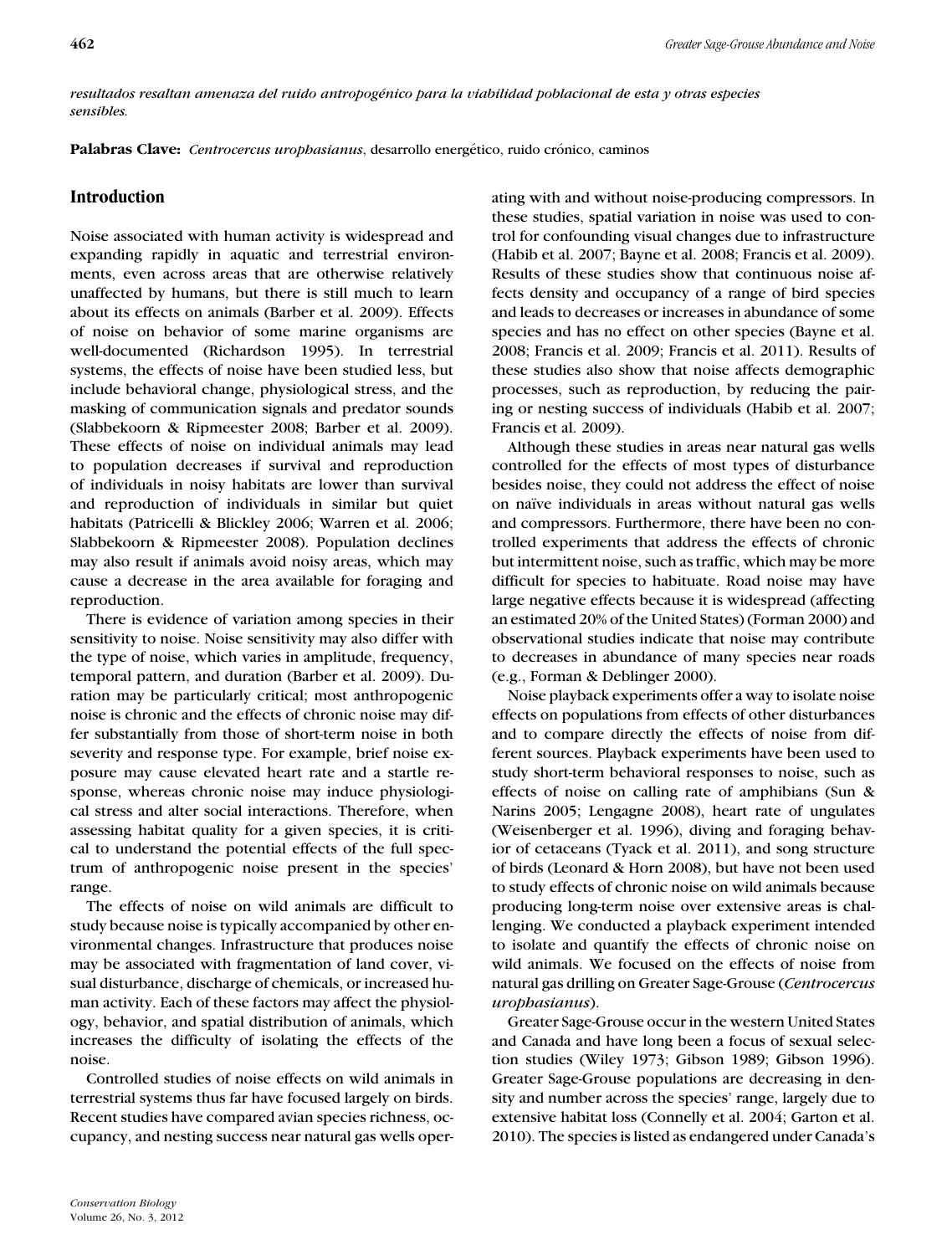Species at Risk Act and is a candidate species for listing under the U.S. Endangered Species Act. Deep natural gas and coal-bed methane development have been expanded rapidly across the species' range since 2000 and substantial evidence suggests that these processes may contribute to observed decreases in the number of Greater Sage-Grouse (Holloran 2005; Walker et al. 2007; Holloran et al. 2010). Many factors associated with deep natural gas and coal-bed methane development are thought to lead to these decreases, including habitat loss, increased occurrence of West Nile Virus, and altered fire regimes due to the expansion of nonnative invasive species (Naugle et al. 2004; Walker et al. 2007; Copeland et al. 2009).

The noise created by energy development may also affect sage grouse by disrupting behavior, causing physiological stress, or masking biologically important sounds. During the breeding season (February–May), male sage grouse gather on communal breeding grounds called leks. Male attendance (number of male birds on the lek) at sage grouse leks downwind of deep natural gas development decreases up to 50% per year compared with attendance at other leks, which suggests noise or aerial spread of chemical pollution as factors contributing to these decreases (Holloran 2005).

We sought to test the hypothesis that lek attendance by male and female sage grouse is negatively affected by both chronic intermittent and continuous noise from energy development. To do so, we conducted a noise playback experiment in a population that is relatively unaffected by human activity. Over 3 breeding seasons (late February to early May), we played noise recorded from natural gas drilling rigs and traffic on gas-field access roads at sage grouse leks and compared attendance patterns on these leks to those on nearby control leks.

We conducted our experiment at leks because lekking sage grouse are highly concentrated in a predictable area, which makes them good subjects for a playback experiment. More importantly, sage grouse may be particularly responsive to noise during the breeding season, when energetic demands and predation risk are high (Vehrencamp et al. 1989; Boyko et al. 2004). Additionally, noise may mask sexual communication on the lek. Lekking males produce a complex visual and acoustic display (Supporting Information) and females use the acoustic component of the display to find lekking males and select a mate (Gibson 1989; Gibson 1996; Patricelli & Krakauer 2010). Furthermore, lek attendance is commonly used as a metric of relative abundance of sage grouse at the local and population level (Connelly et al. 2003; Holloran 2005; Walker et al. 2007). We used counts of lek attendance (lek counts) to assess local abundance relative to noise versus control treatments.

## **Methods**

#### **Study Site and Lek Monitoring**

Our study area included 16 leks (Table 1 & Supporting Information) on public land in Fremont County, Wyoming, U.S.A.  $(42^{\circ} 50', 108^{\circ} 29')$ . Dominant vegetation in this region is big sagebrush (*Artemisia tridentata wyomingensis*) with a grass and forb understory. The primary land use is cattle ranching, and there are low levels of recreation and natural gas development.

We paired leks on the basis of similarity in previous male attendance and geographic location (Table 2 & Supporting Information). Within a pair, one lek was

|  |  | Table 1. Pairing, treatment type, location, and baseline attendance for leks used in noise playback experiment |  |  |  |  |  |  |  |  |
|--|--|----------------------------------------------------------------------------------------------------------------|--|--|--|--|--|--|--|--|
|--|--|----------------------------------------------------------------------------------------------------------------|--|--|--|--|--|--|--|--|

| Lek                       | Pair | Pair noise type | Noise or control | Years of playback | Baseline attendance* |
|---------------------------|------|-----------------|------------------|-------------------|----------------------|
| Gustin                    | A    | drilling        | control          |                   | 26                   |
| <b>Preacher Reservoir</b> | A    | drilling        | noise            |                   | 49                   |
| North Sand Gulch          | в    | road            | control          |                   | 32                   |
| Lander Valley             | B    | road            | noise            |                   | 67                   |
| <b>East Twin Creek</b>    | C    | drilling        | control          |                   | 44                   |
| Coal Mine Gulch           | C    | drilling        | noise            |                   | 83                   |
| <b>East Carr Springs</b>  | D    | road            | control          |                   | 67                   |
| <b>Carr Springs</b>       | D    | road            | noise            |                   | 92                   |
| Powerline                 | E    | drilling        | control          |                   | 49                   |
| <b>Conant Creek North</b> | E    | drilling        | noise            |                   | 44                   |
| Monument                  |      | road            | control          |                   | 53                   |
| Government Slide Draw     |      | road            | noise            |                   | 55                   |
| <b>Nebo</b>               | G    | drilling        | control          |                   | 18                   |
| <b>Arrowhead West</b>     | G    | drilling        | noise            |                   | 24                   |
| Onion Flats 1             | H    | road            | control          |                   | 41                   |
| <b>Ballenger Draw</b>     | H    | road            | noise            |                   | 38                   |

∗*Baseline attendance is the average peak male attendance value (annual maximum number of males observed averaged across years) for that lek from 2002 to 2005.*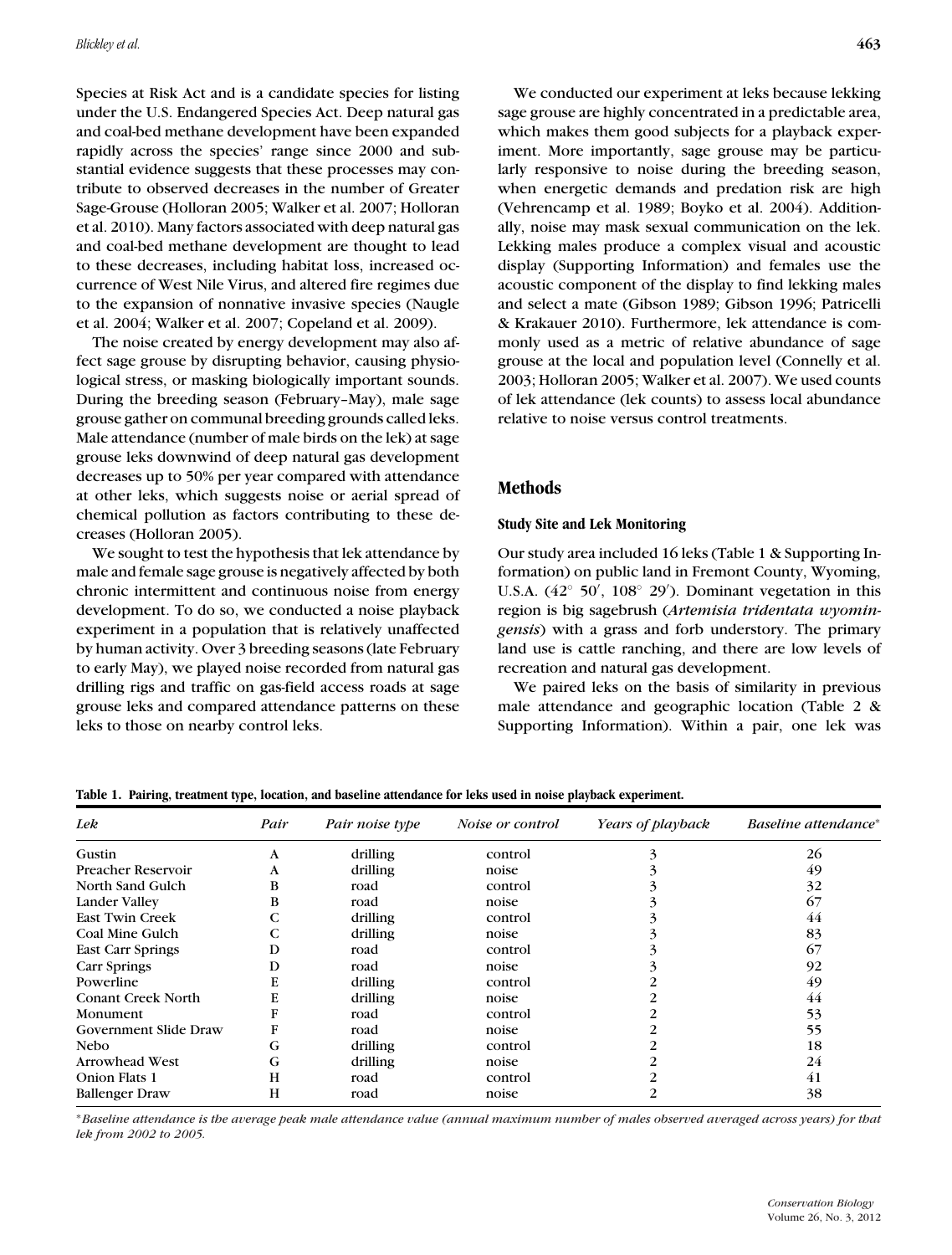| Model (year) <sup>a</sup>                                       | $K^b$ | $\triangle AIC_c^c$ | $\mathbf{w}_i^d$ |
|-----------------------------------------------------------------|-------|---------------------|------------------|
| Male experiment (2006-2008)                                     |       |                     |                  |
| treatment $\times$ type $+$ season $e$                          | 9     | $\Omega$            | 0.64             |
| treatment $\times$ type $e^e$                                   |       | 1.8                 | 0.26             |
| treatment+experiment year                                       | O     | 6.1                 | 0.03             |
| treatment+season                                                |       | 6.8                 | 0.02             |
| treatment                                                       |       | 7.3                 | 0.02             |
| treatment×experiment year                                       |       | 8.0                 | 0.01             |
| treatment×type+treatment×season+experiment year                 | 12    | 8.6                 | < 0.01           |
| $treatment \times type + treatment \times season$               | 11    | 9.9                 | < 0.01           |
| treatment × type+treatment × season+treatment × experiment year | 13    | 10.0                | < 0.01           |
| treatment+type                                                  | 6     | 10.4                | < 0.01           |
| $treatment \times season$                                       | 9     | 16.2                | < 0.01           |
| null-random effects only                                        | 4     | 57.0                | < 0.01           |
| Male after experiment (2009)                                    |       |                     |                  |
| null, random effects only $e$                                   | 3     | 0.0                 | 0.84             |
| treatment                                                       | 4     | 3.3                 | 0.16             |

**Table 2. Mixed-effect candidate models used to assess change in peak attendance of male Greater Sage-Grouse at leks from pre-experiment baseline attendance during the natural gas drilling noise playback (2006–2008) and after the experiment (2009).**

*aAll models contain pair as a random effect, and experiment (2006–2008) models also include year as a random effect. Covariates: treatment, lek treatment (noise or control) assigned to individual leks within a pair; type, pair noise treatment type (road or drilling assigned to pair); season, time of year (early [late February to 1 week prior to peak female attendance for that lek; female peak ranged from 15 March to 6 April], mid [1 week before and after female peak], and late [starting 1 week after female peak]); experiment year, years of experimental noise exposure. bNumber of parameters in the model.*

*cDifference in AICc (Akaike's information criterion for small sample size) values from the model with lowest AICc. dAkaike weight.*

 $e^e$ Model with substantial support ( $\Delta AIC_c < 2$ ).

randomly assigned to receive experimental noise treatment and the other lek was designated a control. We randomly assigned the experimental leks to receive playback of either drilling or road noise. In 2006, we counted attendance at 8 leks (2 treated with drilling noise, 2 treated with road noise, and 4 control). In both 2007 and 2008, we included an additional 8 leks for a total of 16 leks (4 treated with drilling noise, 4 treated with road noise, and 8 controls).

Throughout the breeding season, we counted males and females on leks with a spotting scope from a nearby point selected to maximize our visibility of the lek. We visited paired leks sequentially on the same days between 05:00 and 09:00, alternating the order in which each member of the pair was visited. We visited lek pairs every day during the breeding season in 2006 and, after expanding our sample size in 2007, every 2–4 days in 2007 and 2008. Peak estimates of male attendance from >4 visits are a highly repeatable measure of abundance at individual leks (Garton et al. 2010), so the lower frequency of visits in 2007 and 2008 was unlikely to have a substantial effect on estimates of peak male attendance. At a minimum, we conducted 2 counts per visit at 10 to 15-min intervals. The annual peak attendance was the highest daily attendance value at each lek for the season for males or females. For males we also calculated the peak attendance in 3 nonoverlapping date ranges: early (late February to 1 week prior to peak female attendance for that lek; female peak ranged from 15 March to

6 April), mid (1 week before and after female peak), and late (starting 1 week after female peak).

#### **Noise Introduction**

We recorded noise used for playback near natural gas drilling sites and gas-field access roads in a region of extensive deep natural gas development in Sublette County, Wyoming (Pinedale Anticline Gas Field and Jonah Gas Field). We recorded drilling noise in 2006 within 50 m of the source on a digital recorder (model PMD670, 44.1 kHz/16 bit; Marantz, Mahwah, New Jersey) with a shotgun microphone (model K6 with an ME60 capsule; Sennheiser, Old Lyme, Connecticut). We recorded road noise in 2005 with a handheld computer (iPAQ h5550 Pocket PC, 44.1 KHz/16 bit; Hewlett Packard, Palo Alto, California) and omnidirectional microphone (model K6 with an ME62 capsule; Sennheiser). Drilling noise is relatively continuous and road noise is intermittent (Supporting Information). Both types of noise are predominantly low frequency (<2 kHz).

We played noise on experimental leks from 2 to 4 rockshaped outdoor speakers (300 W Outdoor Rock Speakers; TIC Corporation, City of Industry, California) hooked to a car amplifier (Xtant1.1; Xtant Technologies, Phoenix, Arizona) and an MP3 player (Sansa m240; SanDisk, Milpitas, California). The playback system was powered with 12 V batteries that we changed every 1-3 days when no birds were present. We placed the speakers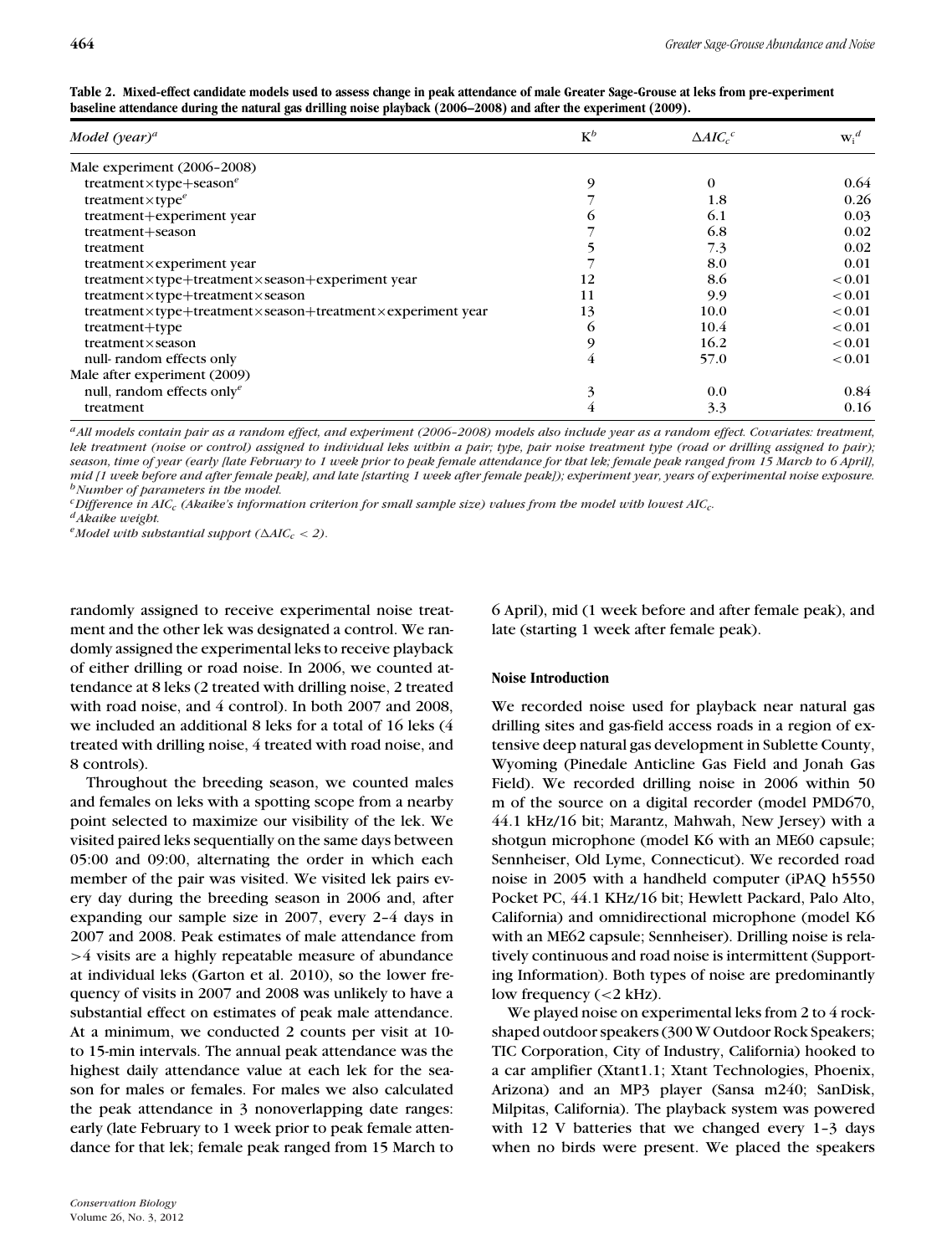

*Figure 1. (a) Placement of speakers (on noise-treated leks) or dummy speakers (on control leks) (boxes) at Greater Sage-Grouse leks. (b) Mean maximum noise level (unweighted decibels, dB[F], and A-weighted decibels, dB[A], measured in Lmax [highest root-mean-square sound pressure level within the measurement period]) at Greater Sage-Grouse leks measured on transects at 25-m intervals from the line of speakers on a typical lek treated with road noise. Playback levels of natural gas drilling noise (measured in Leq) followed the same pattern. Ambient levels of noise at control leks ranged from 30 to 35 dB(A).*

in a straight line across one end of the lek (Fig. 1a). In 2006 we placed 3 speakers at leks treated with drilling noise and 2 speakers at leks treated with road noise. In 2007 and 2008, we increased the number of speakers, placing 4 at each noise-treated lek to increase the area in which noise was present on the lek. At control leks, we placed dummy speakers of similar size and color to playback speakers (68-L plastic tubs). Within each lek pair, dummy and real speakers were placed in similar configurations. To control for playback-related disturbance, the leks in each pair were visited an equal number of times during the morning for counts of birds and in the afternoon for battery changes.

We played drilling noise and road noise on leks at 70 dB(F) sound pressure level (unweighted decibels) measured 16 m directly in front of the speakers (Fig. 1 & Supporting Information). This is similar to noise levels measured approximately 400 m from drilling rigs and main access roads in Pinedale ( J. L. Blickley and G. L. Patricelli, unpublished data). Four hundred meters (0.25 miles) is the minimum surface disturbance buffer around leks at this location (BLM 2008). We calibrated and measured noise playback levels with a hand-held meter that provides sound-pressure levels (System 824; Larson-Davis, Depew, New York) when wind was <9.65 k/h. On drilling-noise-treated leks, where noise was continuous, we calibrated the noise playback level by measuring the average sound level (Leq [equivalent continuous sound level]) over 30 s. On leks treated with road noise, where the amplitude of the noise varied during playback to simulate the passing of vehicles, we calibrated the playback level by measuring the maximum sound level (Lmax [highest root-mean-square sound pressure level within the measurement period]).

For leks treated with drilling noise, recordings from 3 drilling sites were spliced into a 13-min mp3 file that played on continuous repeat. On leks treated with road noise, we randomly interspersed mp3 recordings of 56 semitrailers and 61 light trucks with 170 thirty-second silent files to simulate average levels of traffic on an access road (Holloran 2005). Noise playback on experimental leks continued throughout April in 2006, from mid February or early March through late April in 2007, and from late February through late April in 2008. We played back noise on leks 24 hours/day because noise from deep natural gas drilling and vehicular traffic is present at all times. This experimental protocol was reviewed and approved by the Animal Care and Use Committee at University of California, Davis (protocol 16435).

To measure noise levels across experimental leks, we measured the average amplitude (15 s Leq) of white-noise played at 1–5 points along transects that extended across the lek at 25-m intervals roughly parallel to the line of speakers. We calibrated white-noise measurements by measuring the noise level of both the white noise and either a representative clip of drilling noise or a semitrailer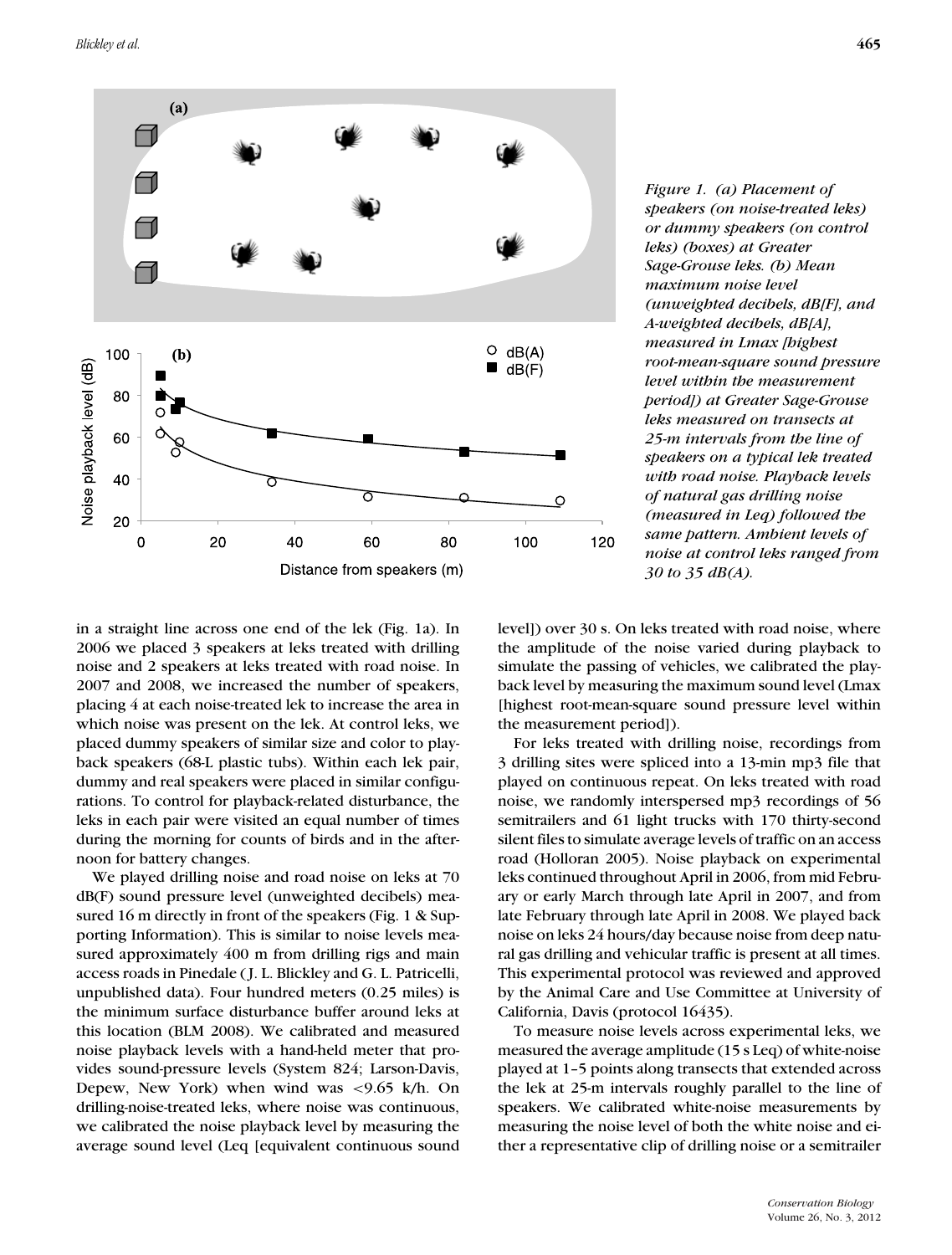10 m directly in front of each speaker. To minimize disturbance, we took propagation measurements during the day. Daytime ambient noise levels are typically 5–10 dBA higher than those in the early morning (J. L. Blickley and G. L. Patricelli, unpublished data) and are likely higher than those heard by birds at a lek.

After the experiment, we counted individuals on all leks 2–6 times from 1 March through 30 April 2009. In 2009 we continued to play noise on 2 experimental leks as part of a related experiment, so we did not include these lek pairs in our analysis of postexperiment male attendance at a lek.

#### **Response Variables and Baseline Attendance Levels**

Sage grouse leks are highly variable in size and, even within pairs, our leks varied up to 50% in size. To facilitate comparison of changes in attendance on leks of different sizes, we calculated the attendance relative to attendance levels before treatment (i.e., baseline attendance levels). We obtained male baseline abundance from the Wyoming Game and Fish Department. We used the standard lekcount protocol (Connelly et al. 2003) to count birds at leks approximately 3 times/breeding season. Due to the small number of counts in pre-experiment years, we calculated male baseline attendance by averaging the annual peak male attendance at each individual lek over 4 years (2002–2005). We assessed changes in early-, mid-, and late-season peak male attendance from this 4-year baseline attendance. Female attendance was highly variable throughout the season with a short (1–3 day) peak in attendance at each lek. Due to the limited number of annual counts, female counts from 2002 to 2005 were not reliable estimates of peak female attendance and could not be used as baseline attendance levels. Because we introduced noise to experimental leks after the peak in female attendance in 2006, we used maximum female counts from 2006 as a baseline for each of the 8 leks monitored that year. We assessed changes in annual peak female attendance from this 1-year baseline attendance. The 8 leks added to the experiment in 2007 were not included in statistical analyses of female attendance due to the lack of a baseline.

#### **Statistical Analyses**

We used an information-theoretic approach to evaluate the support for alternative candidate models (Table 2). All candidate models were linear mixed-effect models that assessed the relation between covariates and the proportional difference in annual and within-season peak attendance and baseline attendance (both males and female) (Tables 2 & 3). We ranked models on the basis of differences in Akaike's information criterion for small sample sizes ( $\triangle AIC_c$ ) (Burnham & Anderson 2002). Akaike weights  $(w_i)$  were computed for each model on the basis of  $\Delta AIC_c$  scores. We calculated model-averaged variable

**Table 3. Mixed-effect candidate models used to assess change in peak annual attendance of female Greater Sage-Grouse at leks from pre-experiment baseline attendance in 2006 during noise playback.**

| Modelª                                 | $K^b$ | $\triangle AIC_c{}^c$ | $\mathbf{w}_i$ <sup>d</sup> |
|----------------------------------------|-------|-----------------------|-----------------------------|
| Null, random effects only <sup>e</sup> |       | 0                     | 0.71                        |
| Treatment $^e$                         |       | 1.9                   | 0.27                        |
| Treatment+experiment year              |       | 8                     | 0.01                        |
| Treatment×experiment year              |       | 14                    | < 0.001                     |

*aAll models contained pair and year as random effects. Due to the small sample size (4 pairs), pair type variable (road versus drilling) was not included in the model set. Covariates: treatment, lek treatment (noise or control assigned to individual leks within a pair); experiment year, years of experimental noise exposure.*

*b Number of parameters in the model.* 

*cDifference in AICc (Akaike's information criterion for small sample size) values from the most strongly supported (lowest AICc) model.*

*dAkaike weight.*

 $e^{\theta}$ *Model with substantial support* ( $\Delta AIC_c < 2$ ).

coefficients, unconditional 95% CI, and variable importance (weight across models) for variables contained in models that were strongly supported ( $\Delta AIC_c < 2$ ). All statistical analyses were performed in R (version 2.12.1) (R Development Team 2010).

The detection probability for males and females is likely to vary across a season and among leks (Walsh et al. 2004). We sought to minimize sources of error and maximize detection by conducting frequent counts from locations with a clear view of the lek and by implementing a paired treatment design (each noise lek is compared with a similar control lek, monitored by the same observer on the same days). To ensure that detection probability did not differ among noise and control leks, we corrected our data for detection probability. First, we used detection error rates, estimated as difference between the maximum count and the count immediately before or after the maximum count within a day (for both males and females), and then we applied the boundedcount method (for males only; Walsh et al. 2004). With the multiple-count estimator, estimates of detection between noise and control leks did not differ (males:  $t =$ 1.02, df = 6,  $p = 0.35$ ; females:  $t = 0.21$ , df = 3,  $p = 0.84$ ). We analyzed both corrected and uncorrected counts and found that neither correction qualitatively changed our results; therefore, results are presented for uncorrected counts.

### **Results**

#### **Male Attendance**

Peak male attendance at both types of noise leks decreased more than attendance at paired control leks, but the decreases varied by noise type. In the most strongly supported models of the candidate set  $(w_i = 0.90, \text{ all})$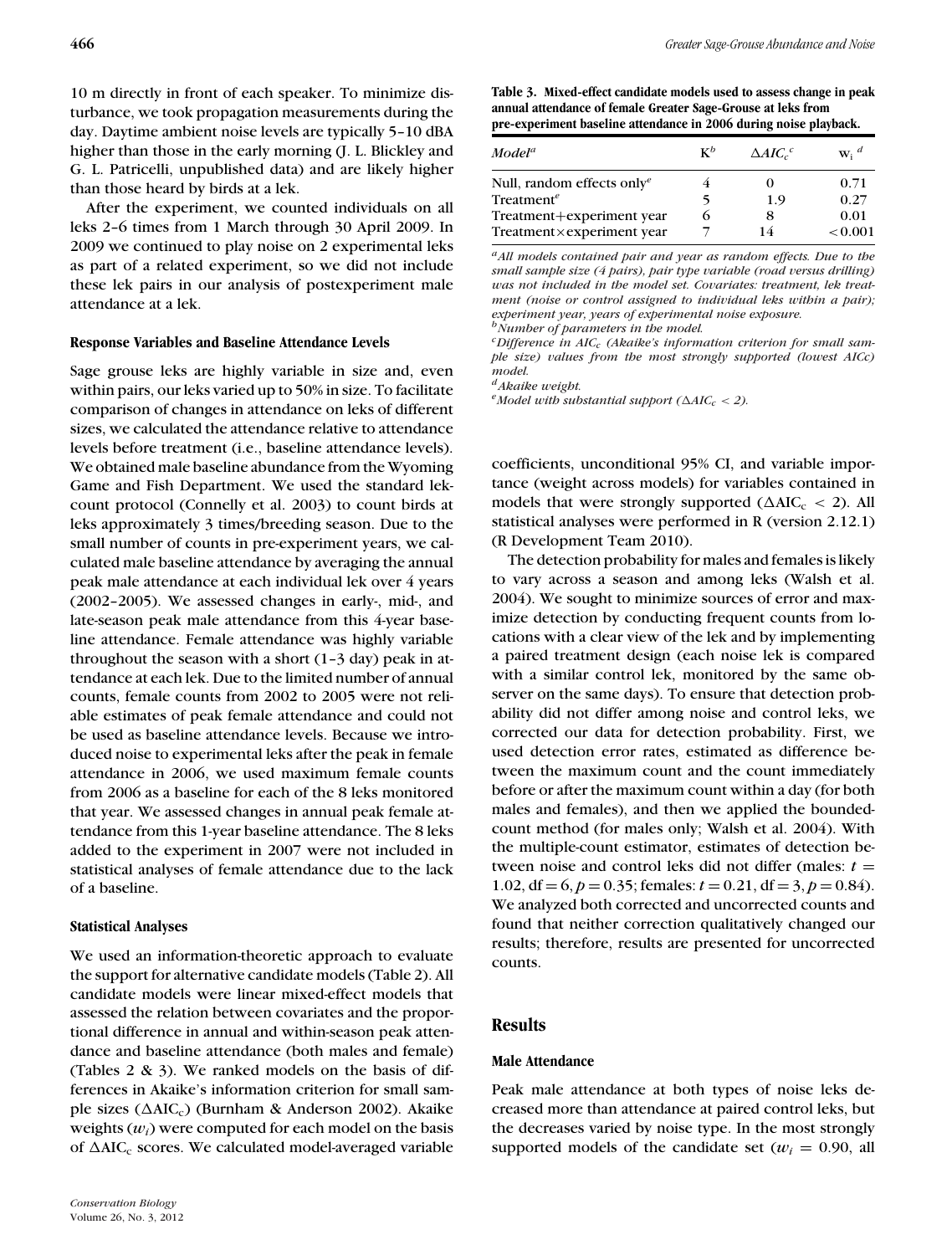**Table 4. Model-averaged parameter direction and effect sizes and variable importance for all variables present in strongly supported** <code>models</code> (  $\Delta \text{AIC}_c < 2$  in Table 2) of changes in peak attendance of male **greater sage-grouse at leks from baseline attendance during experimental noise playback.**

| Variable                    | Percent effect<br>$size$ (SE) | Variable<br>importance* |  |
|-----------------------------|-------------------------------|-------------------------|--|
| Intercept                   | 31(22)                        | 1.0                     |  |
| Treatment, noise            | $-29(7)$                      | 0.91                    |  |
| Type, road                  | 33(22)                        | 0.91                    |  |
| Treatment, noise*type, road | $-40(10)$                     | 0.91                    |  |
| Season, mid                 | 18(6)                         | 0.66                    |  |
| Season, late                | 23(6)                         |                         |  |

∗*Variable importance is the summed weight of all models containing that variable*.

other models  $\Delta AIC_c > 6.1$ ) (Table 2), there was an interaction of the effects of experimental treatment (control versus noise) and noise type (drilling versus road) on annual peak male attendance. At leks treated with road noise, decreases in annual peak male attendance were greater (73%), relative to paired controls, than at drilling noise leks (29%). As indicated by the effect size for the main effect of pair type, attendance at control leks paired with road noise leks was 33% greater relative to the baseline than control leks paired with drilling noise leks (Table 4). However, changes in attendance were compared within a pair to control for such differences. Male attendance increased over the course of a season, with 18% and 23% increases in peak male attendance in mid and late season from the early-season peaks, but seasonal increases were similar across noise and control leks (Table 4 & Fig. 2b).

There was no evidence that the effect of noise on attendance changed as years of exposure to noise increased. The models with substantial support did not contain a main effect of years of exposure or an interaction of years of exposure and treatment type (control versus noise) (Table 2). In spite of decreases in attendance throughout the experiment, peak male attendance exceeded baseline attendance on all leks in 2006, 13 leks in 2007, and 11 leks in 2008 (Table 4 & Fig. 2c). There was an increase in sage grouse abundance regionally in 2006 (Fig. 3).

After the experiment (2009), attendance at leks we experimentally exposed to drilling and road noise was lower relative to paired controls (Table 2). The model that included the treatment variable showed an effect size of −30% (across road and drilling noise leks) but had only moderate support ( $\triangle AIC_c = 3.3$ ) relative to the null model.

#### **Female Attendance**

Peak female attendance at leks treated with noise in 2007 and 2008 decreased from the 2006 baseline, relative to control leks (Table 3). The most strongly supported model in the set was the null model; however, the model that included noise treatment was highly supported ( $\Delta AIC_c < 2$ ). The effect size of noise treatment on female attendance was −48% (10% SE), which is similar to the effect of noise on male attendance averaged across both noise types (51%).

## **Discussion**

Results of previous studies show abundance of Greater Sage-Grouse decreases when natural gas and coal-bed methane fields are developed (Holloran 2005; Walker et al. 2007; Doherty et al. 2008). Our results suggest that chronic noise may contribute to these decreases. Peak male attendance relative to the baseline was lower on noise leks than paired control leks, and the decrease was larger at road noise leks (73% decrease in abundance compared with paired controls) than drilling noise leks (29%; Fig. 3). These decreases were immediate and sustained. The effects of noise occurred in the first year of the study and were observed throughout the experiment, although patterns of male attendance within a season were similar at noise and control leks. Differences in male attendance between noise and control leks in the year after the experiment were not supported in the top models, which suggests attendance rebounded after noise ceased. However, the sample size for this analysis was small, and the effect size (30% average decreases in male attendance for both noise types) suggests a residual effect of noise.

There are 2 mechanisms by which noise may reduce male attendance. First, males on noise leks may have had higher mortality than males on control leks. Noise playback was not loud enough to cause direct injury to individuals, but mortality could be increased indirectly by noise playback if the sounds of predators (coyotes [*Canis latrans*] or Golden Eagles [*Aquila chrysaetos*]) were masked by noise. However, on-lek predation events were rare. We observed  $\leq 1$  predation event per lek per season during the experiment (observations of sage-grouse carcasses or feathers at a lek [J. L. Blickley, personal observation]). The cumulative effect of rare predation events would lead to a gradual decrease in attendance, rather than the rapid and sustained decrease we observed. Furthermore, experimental noise was likely too localized to substantially affect off-lek predation because noise levels decreased exponentially as distance to the speakers increased (Fig. 1b). To date, increased predation risk of adults due to anthropogenic noise has not been demonstrated in any species, but some species increase vigilance when exposed to noise, leaving less time for feeding, displaying, and other important behaviors (Quinn et al. 2006; Rabin et al. 2006). Noise may also affect off-lek mortality indirectly. For example, noise-stressed males may be more susceptible to disease due to a suppressed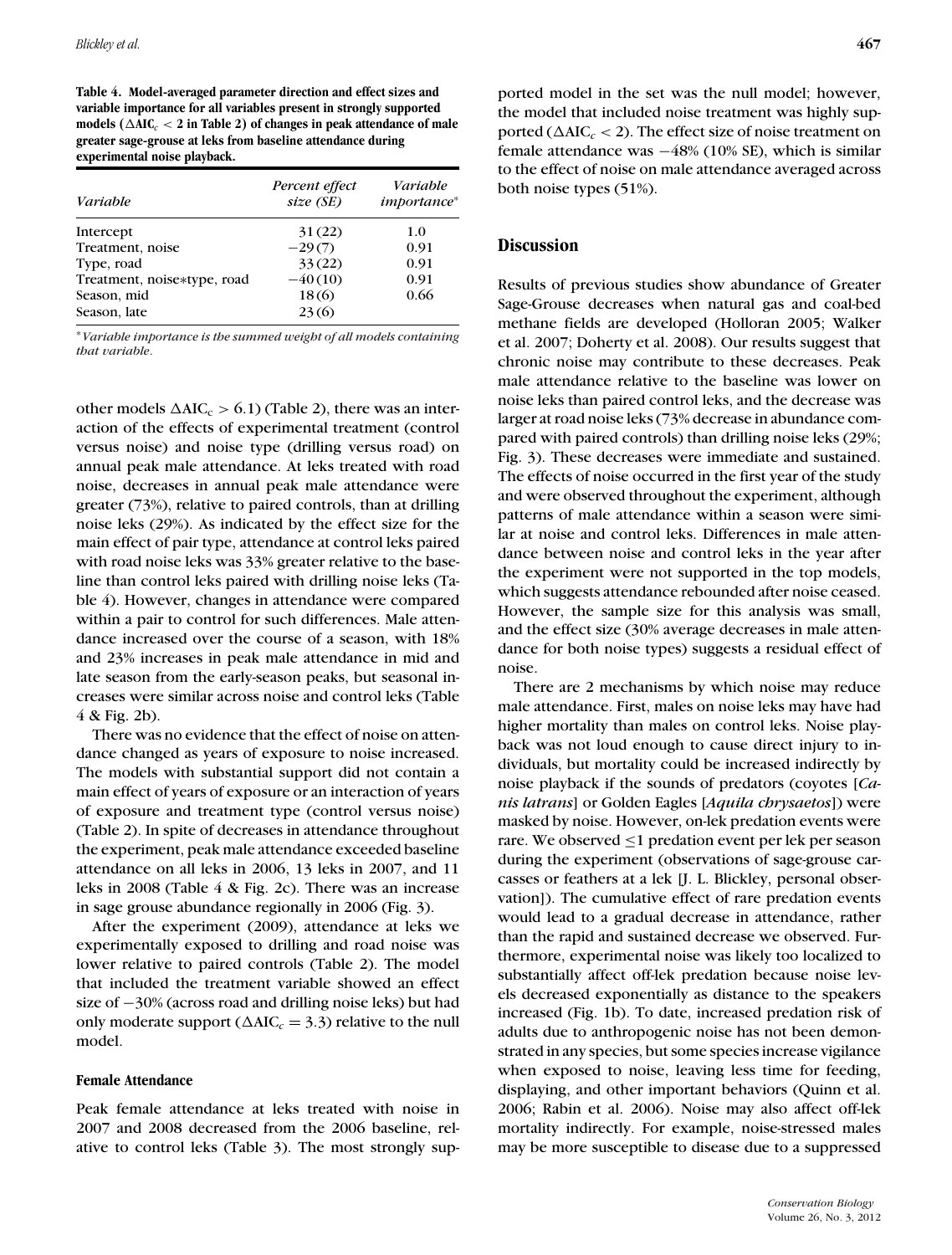

*Figure 2. Percent difference between baseline attendance (i.e., abundance before experiments) of male Greater Sage-Grouse and (a) peak male attendance on control leks and leks treated with noise from natural gas drilling and road noise, (b) peak male attendance in the early (late February to 1 week prior to peak female attendance for that lek), mid (1 week before and after female peak [female peak ranged from 15 March to 6 April]), and late (starting 1 week after female peak) breeding season; on control leks and leks treated with noise, and (c) peak male attendance at control leks and leks treated with noise in experimental years 2006, 2007, and 2008 in Fremont County, Wyoming (U.S.A.) (horizontal lines, median value; box ends, upper and lower quartiles, whiskers, maximum and minimum values). Data are observed values, not model output.*

immune response (Jankowski et al. 2010). Although longterm stress from noise is unlikely to be the primary cause of the rapid decreases in attendance we observed here, it may have been a contributing factor over the course of the experiment. Furthermore, in areas of dense industrial development, where noise is widespread, noise effects on mortality may be more likely.

Alternatively, noise may lower male attendance through displacement, which would occur if adult or juvenile males avoid leks with anthropogenic noise. Such behavioral shifts are consistent with the rapid decreases in attendance we observed. Adult male sage grouse typically exhibit high lek fidelity (Schroeder & Robb 2003) and visit leks regularly throughout the season, whereas juvenile males visit multiple leks and their attendance peaks late in the season (Kaiser 2006). If juveniles or adults avoid noise by visiting noisy leks less frequently or moving to quieter leks, overall attendance on noisy leks could be reduced. We could not reliably differentiate between juveniles and adults, so we do not know the relative proportion of adults and juveniles observed. Consistent with displacement due to noise avoidance, radio-collared juvenile males avoid leks near deep natural gas developments in Pinedale, Wyoming, which has resulted in decreases in attendance at leks in close proximity to development and increased attendance at nearby leks with less human activity (Kaiser 2006; Holloran et al. 2010). Reduced recruitment of juvenile males is unlikely to be the only driver of the patterns we observed because we did not observe larger decreases in lek attendance on noise-treated leks later in the season, when juvenile attendance peaks. Rather, we found immediate decreases in attendance early in the season when playback began (Fig. 2b), at which time there are few juveniles on the lek. This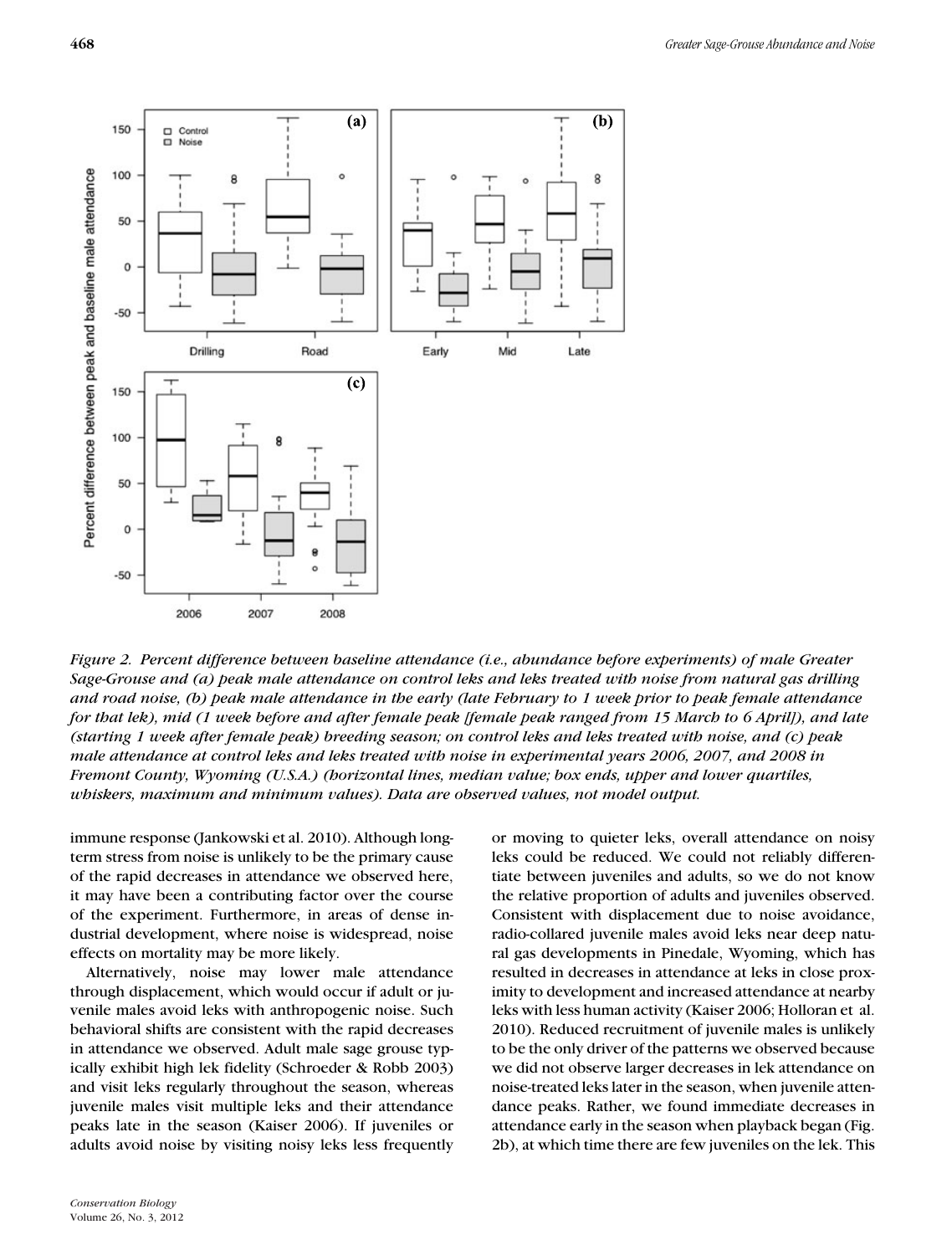

*Figure 3. Maximum abundance of male Greater Sage-Grouse from 2002 to 2008 at control leks (*n = *8) (no anthropogenic sound played) and other leks in the region that were not part of the experiment (regional leks) (*n = *38).*

is consistent with both adult and juvenile noise avoidance. We did not find evidence for a cumulative negative effect of noise on lek attendance, although cumulative effects may have been masked by regional population declines after 2006, a year of unusually high abundance (Fig. 3).

Female attendance at leks treated with noise was lower than that on control leks; however, the null model and the model that included noise treatment were both highly supported, providing only moderate support for the effects on noise on attendance. For this model, the overall estimated effect of noise on female attendance (−48%) was similar to that of the effect of noise on male attendance. Due to the high variability of female daily maximum attendance throughout the season and small sample size for this analysis (female attendance data available for only 4 of the 8 lek pairs), our statistical power to detect differences in female attendance was limited and effect sizes may not be representative of actual noise effects.

Our results suggest that males and possibly females avoid leks exposed to anthropogenic noise. A potential cause of avoidance is the masking of communication. Masked communication is hypothesized to cause decreases in abundance of some animal species in urban and other noisy areas. For example, bird species with lowfrequency vocalizations are more likely to have low abundance or be absent from natural gas developments, roads, and urban areas than species with high-frequency vocalizations, which suggests that masking is the mechanism associated with differences in abundance (Rheindt 2003; Francis et al. 2009; Hu & Cardoso 2010). Sage-grouse may be particularly vulnerable to masked communication because their low-frequency vocalizations are likely to be masked by most sources of anthropogenic noise, including the noises we played in our experiment (Supporting Information). This may be particularly important for females if they cannot use acoustic cues to find leks or assess displaying males in noisy areas.

Alternatively, individuals may avoid noisy sites if noise is annoying or stressful, particularly if this noise is associated with danger (Wright et al. 2007). Intermittent road noise was associated with lower relative lek attendance than continuous drilling noise, in spite of the overall higher mean noise levels and greater masking potential at leks treated with drilling noise (Supporting Information). Due to the presence of roads in our study area, sage grouse may have associated road noise with potentially dangerous vehicular traffic and thus avoided traffic-noise leks more than drilling-noise leks. Alternatively, the pattern of decrease may indicate that an irregular noise is more disturbing to sage grouse than a relatively continuous noise. Regardless, our results suggest that average noise level alone is not a good predictor of the effects of noise (Slabbekoorn & Ripmeester 2008) and that species can respond differently to different types of noise.

Our results cannot be used to estimate the quantitative contribution of noise alone to observed decreases in Greater Sage-Grouse abundance at energy development sites because our experimental design may have led us to underestimate or overestimate the magnitude of these effects. Decreases in abundance due to noise could be overestimated in our study if adults and juveniles are displaced from noise leks and move to nearby control leks, which would have increased the difference in abundance between paired leks. Similar displacement occurs in areas of energy development, but over a much larger extent than is likely to have occurred in response to localized playbacks in our experiment (Holloran et al. 2010).

In contrast, we could have underestimated noise effects if there were synergistic effects of noise and other disturbances associated with energy development. For example, birds with increased stress levels due to poor forage quality may have lower tolerance for noise-induced stress, or vice versa. Noise in our experiment was localized to the immediate lek area and only played during the breeding season, so we cannot quantify the effects of noise on wintering, nesting, or foraging birds. Noise at energy development sites is less seasonal and more widespread than noise introduced in this study and may thus affect birds at all life stages and have a potentially greater effect on lek attendance. Leks do not represent discrete populations; therefore, local decreases in lek attendance do not necessarily reflect population-level decreases in abundance. However, at large energy development sites, similar displacement of Greater Sage-Grouse away from the ubiquitous noise may result in population-level declines due to spatially exten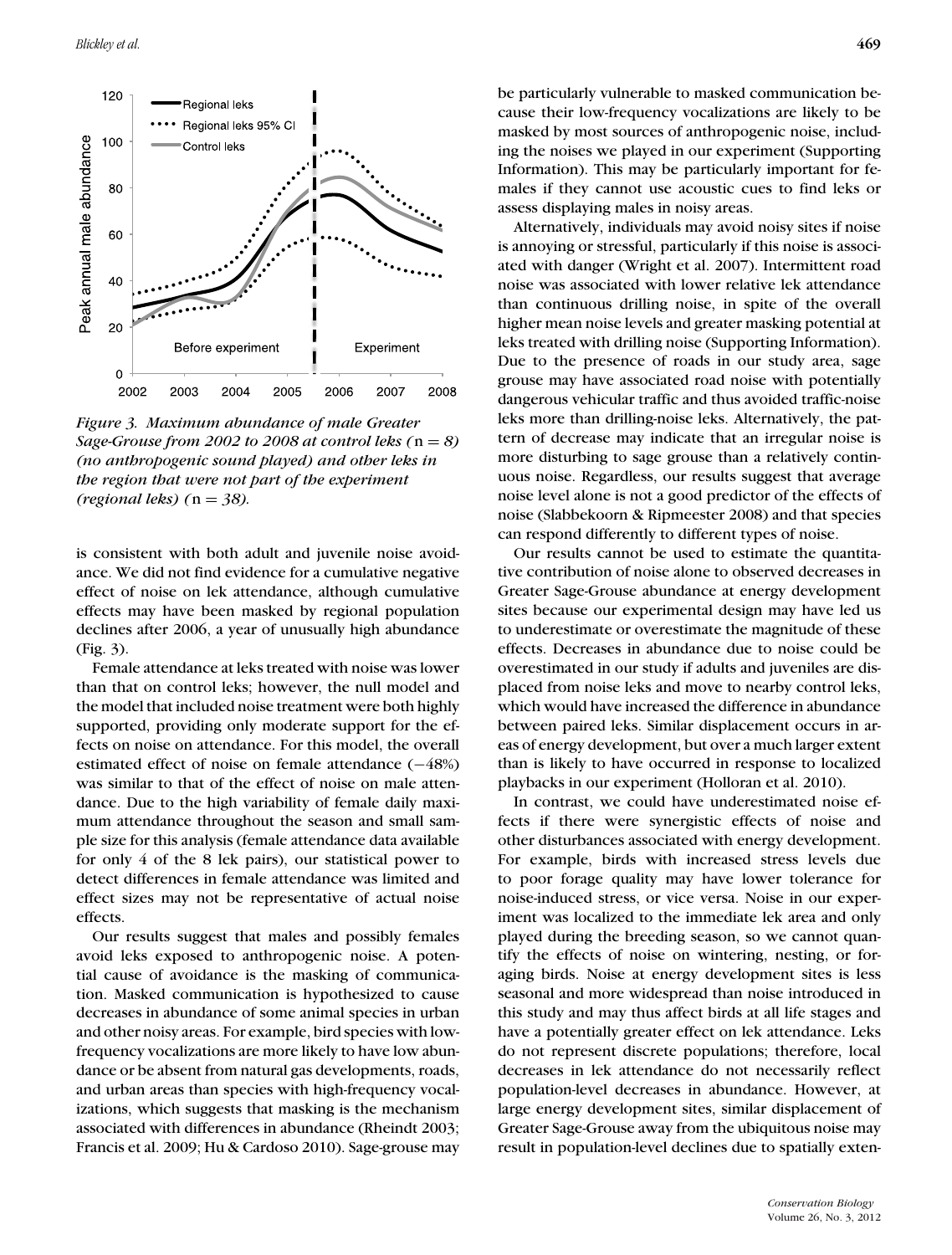sive changes in land use or increases in dispersal-related and density-dependent sources of mortality (Aldridge & Boyce 2007). Enforcement and refinement of existing seasonal restrictions on human activity could potentially reduce these effects.

We focused on the effect of noise associated with deep natural gas and coal-bed methane development on sage grouse, but our results may increase broader understanding of the effects of noise on animals. Both intermittent and constant noise from energy development affected sage grouse. Other noise sources with similar frequency range and temporal pattern, such as wind turbines, oildrilling rigs, and mines, may have comparable effects. Similar effects may also be associated with highways, offroad vehicles, and urbanization so that the potential for noise to have an effect is large.

We believe that noise should be investigated as one potential cause of population declines in other lekking North American grouse species that are exposed to similar anthropogenic development. Populations of many bird (van der Zande et al. 1980; Rheindt 2003; Ingelfinger & Anderson 2004) and mammal (Forman & Deblinger 2000; Sawyer et al. 2009) species have been shown to decrease in abundance in response to road, urban, and energy development, and noise produced by these activities may contribute to these decreases. Our results also demonstrate that wild animals may respond differently to chronic intermittent and continuous noise, a comparison that should be expanded to other species. Additionally, we think these results highlight that experimental noise playbacks may be useful in assessing the response of wild animals to chronic noise (Blickley & Patricelli 2010).

### **Acknowledgments**

We thank A. Krakauer, T. Rinkes, S. Oberlie, S. Harter, T. Christiansen, W. Elsberry, our many excellent field assistants, and reviewers. Funding was provided by the University of California, Davis, U.S. Bureau of Land Management, U.S. National Fish & Wildlife Foundation, Wyoming Sage-Grouse Conservation Fund, and the Wyoming Community Foundation Tom Thorne Sage-Grouse Conservation Fund.

#### **Supporting Information**

Spectrograms and power spectrums of drilling noise, road noise and male sage-grouse vocal display (Appendix S1), map of experimental and control leks (Appendix S2), and noise playback levels on experimental leks (Appendix S3) are available online. The authors are solely responsible for the content and functionality of these materials. Queries (other than absence of the material) should be directed to the corresponding author.

#### **Literature Cited**

- Aldridge, C., and M. Boyce. 2007. Linking occurrence and fitness to persistence: habitat-based approach for endangered greater sagegrouse. Ecological Applications **17:**508–526.
- Barber, J. R., K. R. Crooks, and K. M. Fristrup. 2009. The costs of chronic noise exposure for terrestrial organisms. Trends in Ecology & Evolution **25:**180–189.
- Bayne, E., L. Habib, and S. Boutin. 2008. Impacts of chronic anthropogenic noise from energy-sector activity on abundance of songbirds in the boreal forest. Conservation Biology **22:**1186– 1193.
- Blickley, J. L., and G. L. Patricelli. 2010. Impacts of anthropogenic noise on wildlife: research priorities for the development of standards and mitigation. Journal of International Wildlife Law & Policy **13:**274–292.
- BLM (Bureau of Land Management). 2008. Pinedale Anticline Project area. Supplemental environmental impact statement record of decision. Appendix A. BLM, Pinedale, Wyoming.
- Boyko, A. R., R. M. Gibson, and J. R. Lucas. 2004. How predation risk affects the temporal dynamics of avian leks: greater sage grouse versus golden eagles. The American Naturalist **163:**154–165.
- Burnham, K. P., and D. R. Anderson 2002. Model selection and multimodel inference: a practical information-theoretic approach. Springer-Verlag, New York.
- Connelly, J. W., K. P. Reese, and M. A. Schroeder. 2003. Monitoring of greater sage-grouse habitats and populations. College of Natural Resources Experiment Station, University of Idaho, Moscow.
- Connelly, J. W., S. T. Knick, M. A. Schroeder, and S. J. Stiver. 2004. Conservation assessment of greater sage-grouse and sagebrush habitats. Western Association of Fish and Wildlife Agencies, Cheyenne, Wyoming.
- Copeland, H. E., K. E. Doherty, D. E. Naugle, A. Pocewicz, and J. M. Kiesecker. 2009. Mapping oil and gas development potential in the US intermountain west and estimating impacts to species. Public Library of Science One **4:**e7400. DOI: 10.1371.
- Doherty, K., D. Naugle, B. Walker, and J. Graham. 2008. Greater sagegrouse winter habitat selection and energy development. Journal of Wildlife Management **72:**187–195.
- Forman, R. T. T. 2000. Estimate of the area affected ecologically by the road system in the United States. Conservation Biology **14:** 31–35.
- Forman, R. T. T., and R. D. Deblinger. 2000. The ecological road-effect zone of a Massachusetts(U. S. A.) suburban highway. Conservation Biology **14:**36–46.
- Francis, C. D., C. P. Ortega, and A. Cruz. 2009. Noise pollution changes avian communities and species interactions. Current Biology **19:**415–419.
- Francis, C., C. Ortega, and A. Cruz. 2011. Vocal frequency change reflects different responses to anthropogenic noise in two suboscine tyrant flycatchers. Proceedings of the Royal Society B: Biological Sciences **278:**2025–2031.
- Garton, E. O., J. W. Connelly, J. S. Horne, C. A. Hagen, A. Moser, and M. A. Schroeder. 2010. Greater sage-grouse population dynamics and probablity of persistence. Pages 293–382. Studies in avian biology. University of California Press, Berkeley.
- Gibson, R. M. 1989. Field playback of male display attracts females in lek breeding sage grouse. Behavioral Ecology and Sociobiology **24:**439–443.
- Gibson, R. M. 1996. Female choice in sage grouse: the roles of attraction and active comparison. Behavioral Ecology and Sociobiology **39:**55–59.
- Habib, L., E. M. Bayne, and S. Boutin. 2007. Chronic industrial noise affects pairing success and age structure of ovenbirds Seiurus aurocapilla. Journal of Applied Ecology **44:**176–184.
- Holloran, M. J. 2005. Greater sage-grouse (*Centrocercus urophasianus*) population response to natural gas field development in western